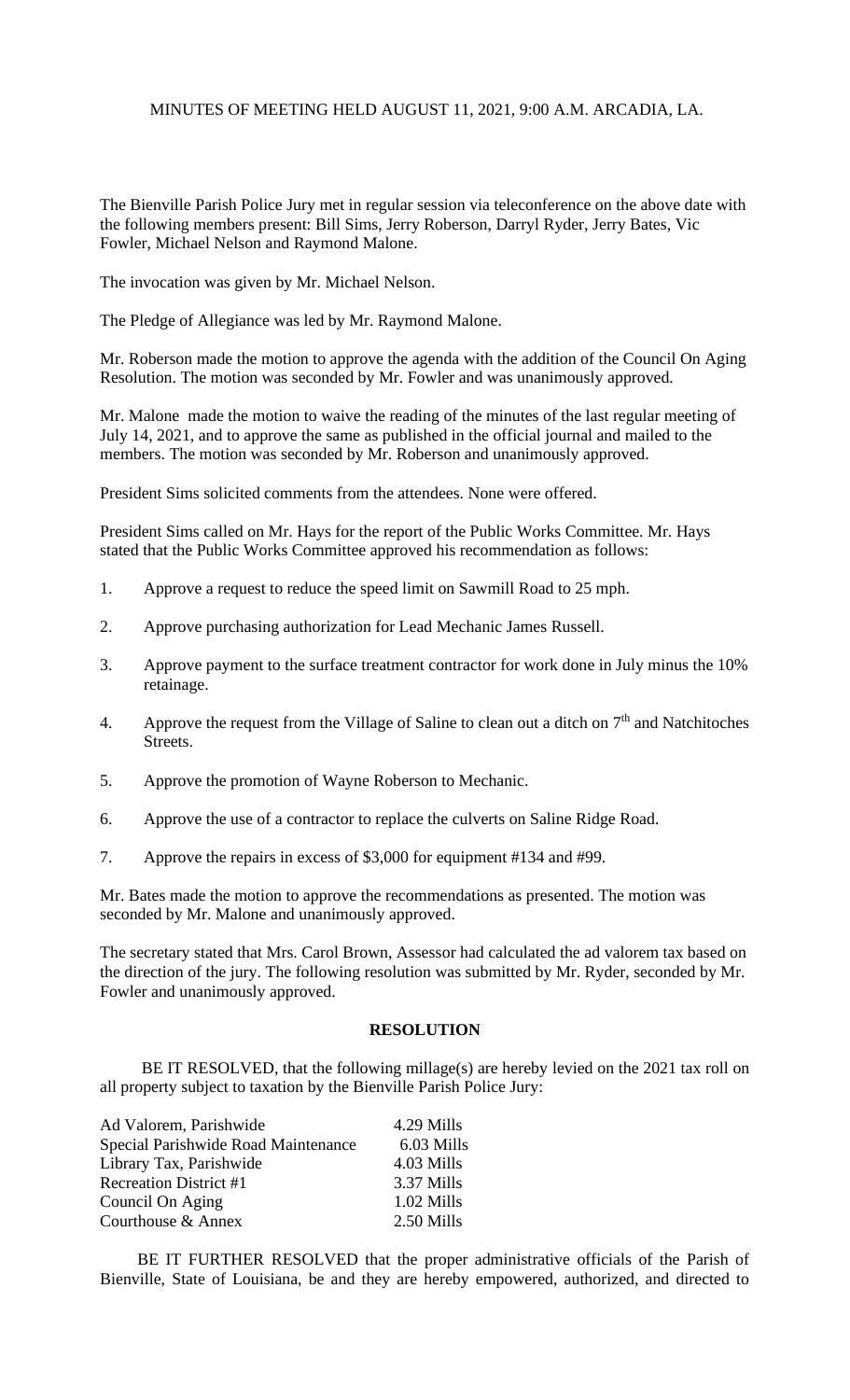## MINUTES OF MEETING HELD AUGUST 11, 2021, 9:00 A.M. ARCADIA, LA.

spread said taxes, as hereinabove set forth, upon the assessment roll of said Parish for the year 2021, and to make the collection of the taxes imposed for and on behalf of the taxing authority, according to law, and that the taxes herein levied shall become a permanent lien and privilege on all property subject to taxation as herein set forth, and collection thereof shall be enforceable in the manner provided by law.

 The foregoing resolution was read in full, the roll was called on the adoption thereof, and the resolution was adopted by the following votes:

| YEAS:      | Sims, Roberson, Ryder, Bates, Fowler, Nelson and Malone |
|------------|---------------------------------------------------------|
| NAYS:      | None.                                                   |
| ABSTAINED: | None.                                                   |
| ABSENT:    | None.                                                   |

The Secretary stated that he had received a letter from Mrs. Carol Brown, Assessor, asking the jury to set the dates of the Board of Review from September 3, 2021 through September 17, 2021 and a hearing date of September 8, 2021. Mr. Malone made the motion to set the dates of the Board of Review as requested by the Assessor. The motion was seconded by Mr. Roberson and unanimously approved.

Mr. Malone submitted the following resolution, seconded by Mr. Nelson:

## **RESOLUTION**

A resolution approving the holding of an election in Ward Seven Fire Protection District of the Parish of Bienville, State of Louisiana, on Saturday, November 13, 2021, to authorize the levy of a special tax therein.

WHEREAS, the Board of Commissioners of Ward Seven Fire Protection District of the Parish of Bienville, State of Louisiana (the "Governing Authority"), acting as the governing authority of Ward Seven Fire Protection District of the Parish of Bienville, State of Louisiana (the "District"), plans to adopt a resolution on August 12, 2021, calling a special election in the District on Saturday, November 13, 2021, to authorize the levy of a special tax therein; and

WHEREAS, the governing authority of the District has requested that this Police Jury, acting as the governing authority of the Parish of Bienville, State of Louisiana, give its consent and authority for the District to hold the aforesaid election, and in the event that the election carries to continue to levy and collect the special tax provided for therein; and

WHEREAS, as required by Article VI, Section 15 of the Constitution of the State of Louisiana of 1974, it is now the desire of this Police Jury to approve the holding of said election and in the event that the election carries, to continue to levy and collect the special tax provided for therein;

NOW, THEREFORE, BE IT RESOLVED by the Police Jury of the Parish of Bienville, State of Louisiana, acting as the governing authority of said Parish, that:

SECTION 1. In compliance with the provisions of Article VI, Section 15 of the Constitution of the State of Louisiana of 1974, and in accordance with the request of the Board of Commissioners of Ward Seven Fire Protection District of the Parish of Bienville, State of Louisiana, this Police Jury hereby approves the holding of an election in the District, on Saturday, November 13, 2021, at which election there will be submitted the following proposition, to-wit:

#### WARD SEVEN FIRE PROTECTION DISTRICT PROPOSITION (MILLAGE TAX CONTINUATION)

Shall Ward Seven Fire Protection District of the Parish of Bienville, State of Louisiana (the "District"), be authorized to continue to levy a five and thirteen hundredths (5.13) mills tax on all property subject to taxation in the District (an estimated \$162,100 expected at this time to be collected from the levy of the tax for an entire year) for a period of ten years beginning with the year 2023 and ending with the year 2032, for the purpose of acquiring,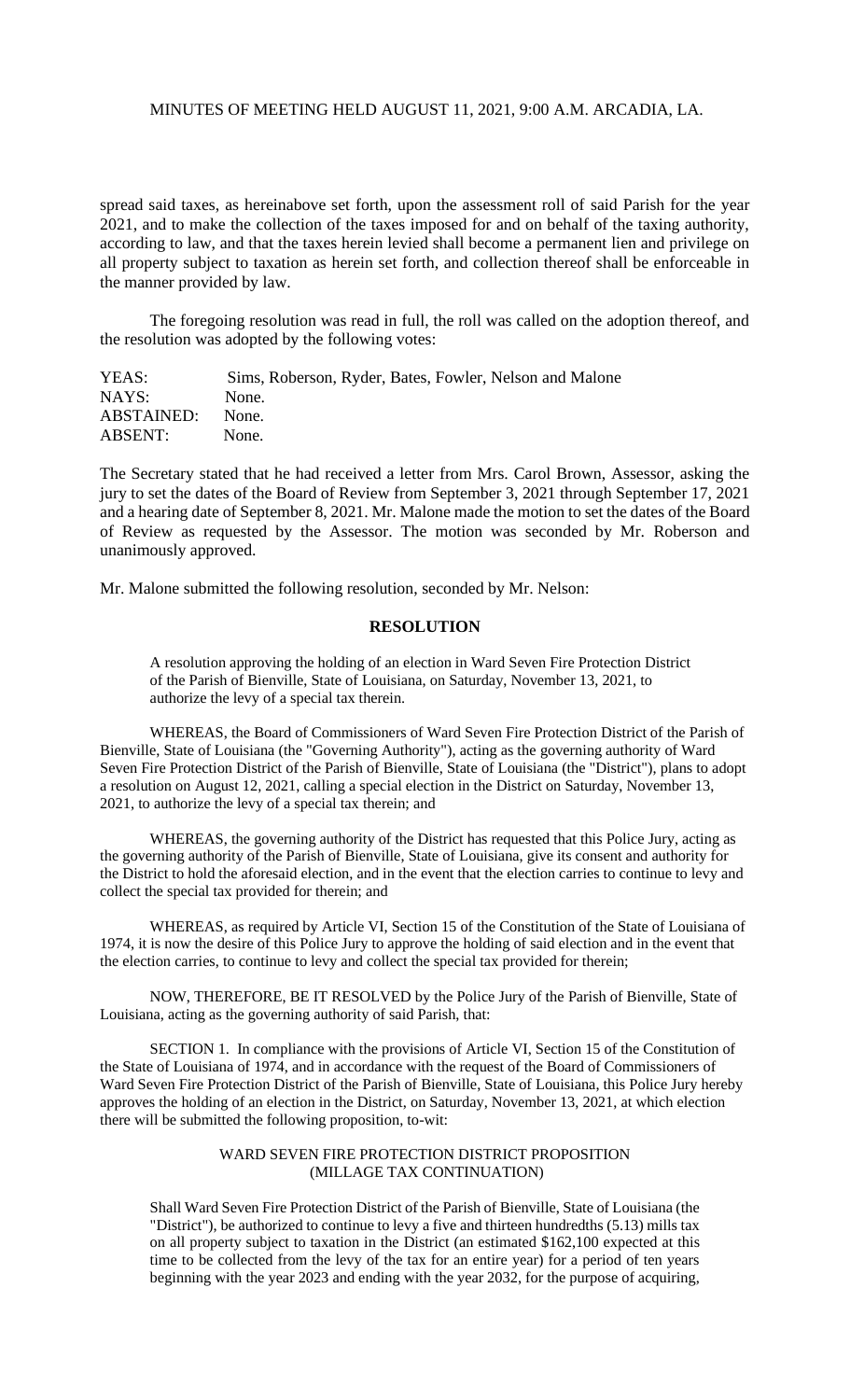# MINUTES OF MEETING HELD AUGUST 11, 2021, 9:00 A.M. ARCADIA, LA.

constructing, improving, maintaining, and/or operating facilities and/or equipment for the District to be used for fire protection and emergency response purposes, including acquiring vehicles for such purposes and paying the costs of obtaining water for fire protection purposes and charges for fire hydrant rentals and service, said millage to represent a thirteen hundredths of a mill (.13) increase (due to reappraisal) over the 5 mills tax authorized to be levied through the year 2022 pursuant to an election held on April 6, 2013?

SECTION 2. In the event the election carries, this Police Jury does hereby further consent to and authorize the District to continue to levy and collect the special tax provided for therein.

This resolution having been submitted to a vote, the vote thereon was as follows:

| Yeas:       | Sims, Roberson, Ryder, Bates, Fowler, Nelson and Malone. |
|-------------|----------------------------------------------------------|
| Nays:       | None.                                                    |
| Absent:     | None.                                                    |
| Abstaining: | None.                                                    |

And the resolution was declared adopted on this, the  $11<sup>th</sup>$  day of August, 2021.

| /s/ Rodney L. Warren | $/s$ William D. Sims |
|----------------------|----------------------|
| Secretary/Treasurer  | President            |

Mr. Bates made the motion to approve the Chamber of Commerce request on behalf of CASA in the amount of \$3,000. The motion was seconded by Mr. Nelson and unanimously approved.

Mr. Bates made the motion to request Star Gathering LLC to pay the engineering fees regarding their request for a guardrail on Lake Bistineau Road. The motion was seconded by Mr. Roberson and unanimously approved.

Mrs. Ann Chapman, of the Bienville Council on Aging, requested the jury adopt the annual resolution. Mr. Roberson submitted the following resolution:

# **AUTHORIZING RESOLUTION**

Resolution authorizing the filing of an application with the Louisiana Department of Transportation and Development for a grant under 49 CFR 5311, Formula Grant for Rural Areas, 49 CFR 5339, Grants for Bus and Bus Facility Program.

WHEREAS, the Secretary of Transportation and Development is authorized to make grants for mass transportation projects;

WHEREAS, the contract for financial assistance will impose certain obligations upon the applicant;

WHEREAS, it is required by the Louisiana Department of Transportation and Development in accord with the provisions of Title VI of the Civil Rights Act of 1964, that in connection with the filing of an application for assistance that it will comply with Title VI of the Civil Rights Act of 1964 and the U. S. Department of Transportation requirements thereunder; and

WHEREAS, it is the goal of the Applicant that minority business enterprise be utilized to the fullest extent possible in connection with this project, and that definitive procedures shall be established and administered to ensure that minority businesses shall have the maximum feasible opportunity to compete for contracts when procuring construction contracts, supplies, equipment, or consultant and other services: